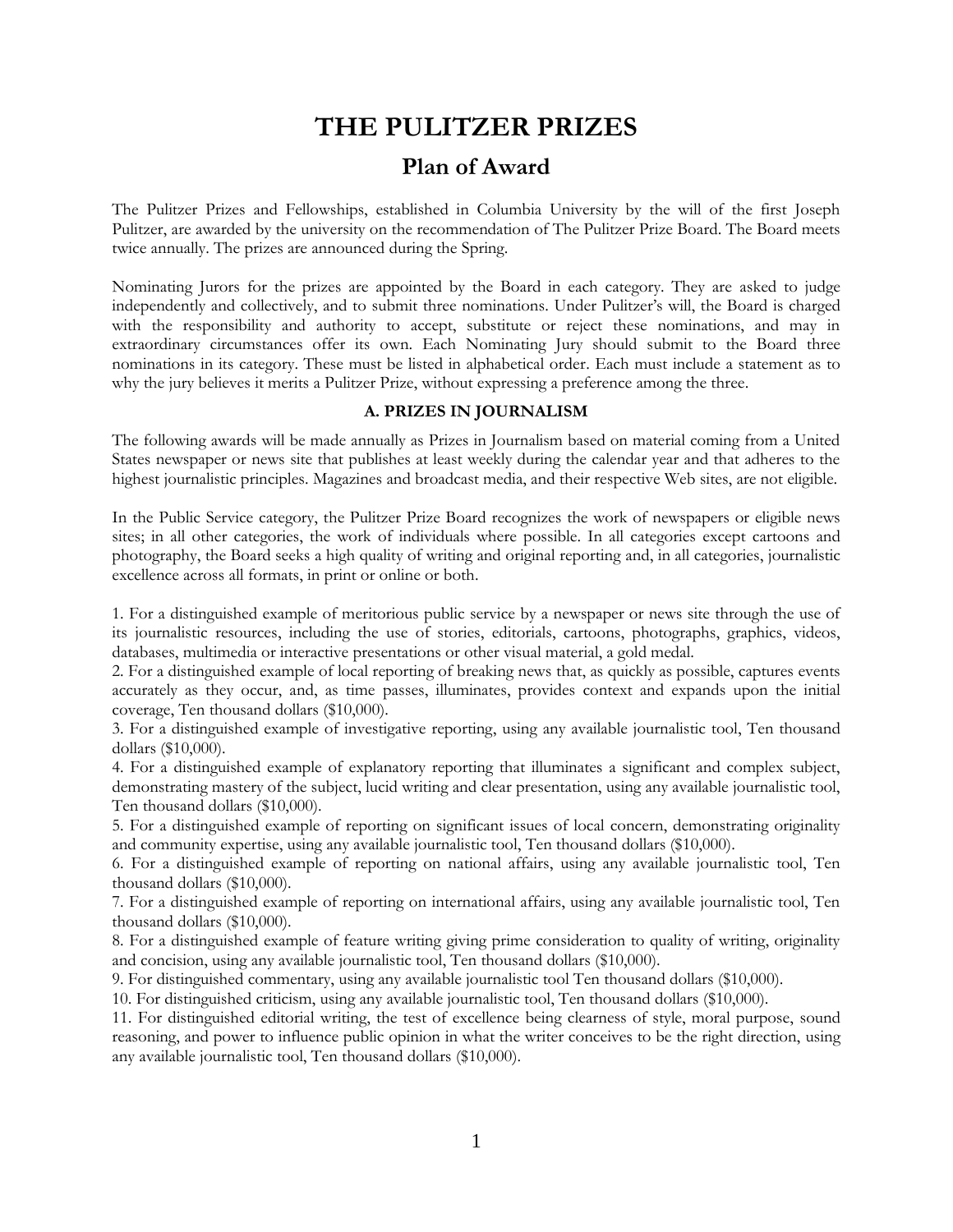12. For a distinguished cartoon or portfolio of cartoons, characterized by originality, editorial effectiveness, quality of drawing and pictorial effect, published as a still drawing, animation or both, Ten thousand dollars  $$10,000$ ).

13. For a distinguished example of breaking news photography in black and white or color, which may consist of a photograph or photographs, Ten thousand dollars (\$10,000).

14. For a distinguished example of feature photography in black and white or color, which may consist of a photograph or photographs, Ten thousand dollars (\$10,000).

#### **B. PRIZES IN LETTERS**

The following awards will be made annually as prizes in Letters. Except in the case of drama, where production rather than publication shall be the criterion, eligibility for these awards shall be restricted to works first published in the United States during the year and made available in hardcover or bound paperback form for purchase by the general public:

1. For distinguished fiction by an American author, preferably dealing with American life, Ten thousand dollars (\$10,000).

2. For a distinguished play by an American author, preferably original in its source and dealing with American life, Ten thousand dollars (\$10,000).

3. For a distinguished and appropriately documented book on the history of the United States, Ten thousand dollars (\$10,000).

4. For a distinguished and appropriately documented biography or autobiography by an American author, Ten thousand dollars (\$10,000).

5. For a distinguished volume of original verse by an American author, Ten thousand dollars (\$10,000).

6. For a distinguished and appropriately documented book of nonfiction by an American author that is not eligible for consideration in any other category, Ten thousand dollars, (\$10,000).

#### **C. PRIZE IN MUSIC**

The following award will be made annually as a Prize in Music:

For distinguished musical composition by an American that has had its first performance or recording in the United States during the year, Ten thousand dollars (\$10,000).

#### **D. FELLOWSHIPS**

The following fellowships will be awarded annually:

On the recommendation of the faculty of the Graduate School of Journalism, four fellowships of \$7,500 each to enable four of its outstanding graduates to travel, report and study abroad and one fellowship for \$7,500 to an outstanding graduate who wishes to specialize in drama, music, literary, film or television criticism.

#### **E. RULES OF THE PLAN OF AWARD**

There are two methods of entry. Journalism entries must be submitted digitally through a Pulitzer entry site. Other entries for letters, drama and music must be submitted to the Administrator of The Pulitzer Prize Board, Mr. Sig Gissler, 709 Journalism, 2950 Broadway, Mail Code 3865, Columbia University, New York, N.Y. 10027. Entry forms for those categories can be found on the Pulitzer Web site www.pulitzer.org.

The competition for prizes is limited to work done during the calendar year, ending December 31. Deadlines for entries differ. Journalism entries must be submitted on or before January 25 to cover work in the previous calendar year. Book entries must be submitted on or before June 15 of the year of publication in the case of books published between January 1 and June 14, and on or before October 1 in the case of books published between June 15 and December 31. For the drama prize, works produced in the United States from January 1 through December 31 are considered. For the music award, works given their American premiere in a public performance or in the public release of a recording during the twelve months from January 1 through December 31 are considered.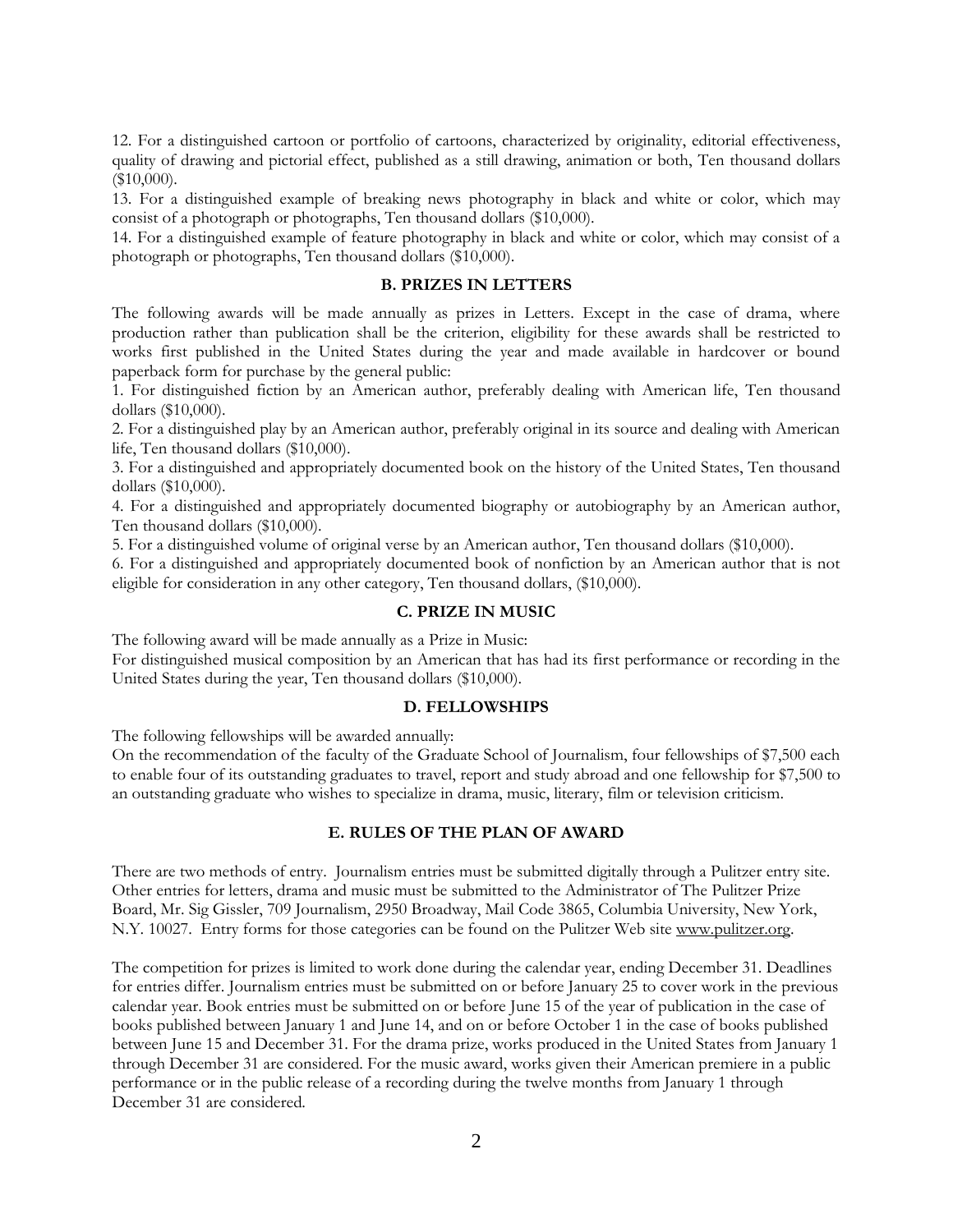In the journalism awards, no more than three entries may be made by the editors of a single newspaper, wire service, syndicate or other eligible news site in any one category. The same content can be entered in no more than two categories. Up to five individuals may be named on a team entry and should be the strongest contributors to the work, whether they are reporters, photographers, videographers, producers or journalists who have worked in more than one format on the submitted entry. If the entry requires more than five names, it should be in the name of the staff.

What kind of work can be entered? In the two photo categories, the entries must be still photographs that have appeared online or in print. In all other journalism categories, we seek the best work in whatever format is most effective. Entries can be text or videos or audio slideshows or interactive graphics or other multimedia and visual journalism or any combination of those elements.

How many items can be entered in each category? Most have ten, a few have twenty and one has five.

Here's the breakdown: Public Service entries may have up to twenty items, including articles, running blogs, editorials, cartoons, photographs, graphics, videos, interactive graphics, multimedia projects or databases. The Cartoon, Breaking News Photography and Feature Photography categories can have up to twenty items. Cartoons may include still or animated entries. Breaking News Photography and Feature Photography must be still images. Feature Writing entries are limited to five items.

All other categories--Breaking News Reporting, Investigative Reporting, Explanatory Reporting, Local Reporting, National Reporting, International Reporting, Commentary, Criticism and Editorial Writing--can have up to ten items. Those items can be in any format that most clearly and powerfully tells the story, whether in text, video, multimedia, interactive, or any combination of those formats.

The judges seek to experience your work as your readers did. Please be concise and judicious in your choice of material, taking care not to stretch the definition of what constitutes a single item in an entry. Online material must be published on an eligible Web site during the calendar year.

In the photography categories, digital images should be submitted with other supporting material. No photographs may be manipulated or altered, apart from standard cropping or editing.

For the prizes in letters, four copies of each book published before June 15 shall be sent to the Administrator of The Pulitzer Prizes by June 14. Books published between June 15 and December 31 shall be submitted by October 1. Books scheduled for publication in October, November and December must be submitted no later than October 1 in galley proof. For the prize in drama, entries shall include six copies of the script; a videotape of the production is strongly urged but is not required. For the prize in music, an entry shall be accompanied by a recording; a score of the work is strongly urged but is not required.

All entries should include biographies and pictures of entrants and each entry in journalism, letters and music must be accompanied by a nonrefundable handling fee of \$50. Journalism entries should be paid online via credit card. Letters and music entries must include a check payable to Columbia University/Pulitzer Prizes. Winning entries will be included on The Pulitzer Prize archival Web site (www.pulitzer.org).

Any significant challenge to the honesty, accuracy or fairness of an entry in any category, as well as responses to the challenge, should be included in the submission. Published letters of complaint, corrections or retractions are examples of items relevant to the judging process. If in any year all the competitors in any category shall fail to gain a majority vote of the Pulitzer Prize Board, the prize or prizes may be withheld. Nothing in this plan shall be deemed to limit in any way the authority and control of the Pulitzer Prize Board. Except for members of the Pulitzer Prize Board, any author, composer or journalist, including previous winners, is eligible for consideration each year for any award.